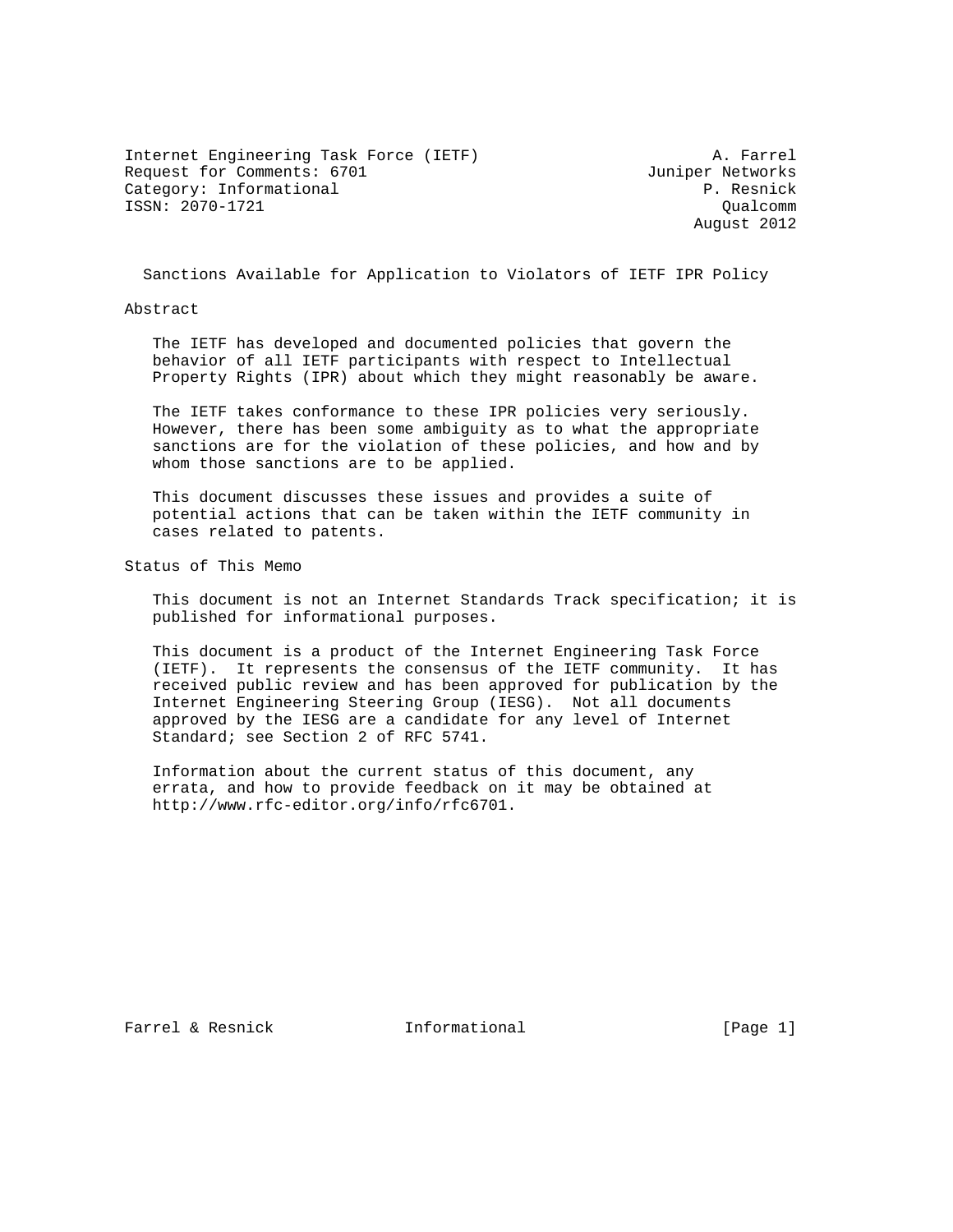#### Copyright Notice

 Copyright (c) 2012 IETF Trust and the persons identified as the document authors. All rights reserved.

 This document is subject to BCP 78 and the IETF Trust's Legal Provisions Relating to IETF Documents (http://trustee.ietf.org/license-info) in effect on the date of publication of this document. Please review these documents carefully, as they describe your rights and restrictions with respect to this document. Code Components extracted from this document must include Simplified BSD License text as described in Section 4.e of the Trust Legal Provisions and are provided without warranty as described in the Simplified BSD License.

1. Introduction

 The IETF has developed and documented policies that govern the behavior of all IETF participants with respect to intellectual property about which they might reasonably be aware. These are documented in RFC 3979 [BCP79] and are frequently brought to the attention of IETF participants. This document summarizes and references those policies, but does not replace or stand in for the full statement of the policies found in [BCP79]. Readers and IETF participants need to be aware of the content of [BCP79].

 The policies set out in RFC 3979 [BCP79] state that each individual participant is responsible for disclosing or ensuring the disclosure of Intellectual Property Rights (IPR) where all of the following apply:

- they are aware of the IPR
- the IPR is relevant to the IETF work they are participating in
- the IPR is owned by the individual or by a company that employs or sponsors the individual's work.

 Conformance to these IPR policies is very important, and there is a need to understand both what sanctions can be applied to participants who violate the policies, and who is in a position to apply the sanctions.

 This document discusses these issues and provides a suite of potential actions that can be taken within the IETF community in cases related to patents. All of these sanctions are currently available in IETF processes, and at least two instances of violation of the IPR policy have been handled using some of the sanctions

Farrel & Resnick Theormational Theorman [Page 2]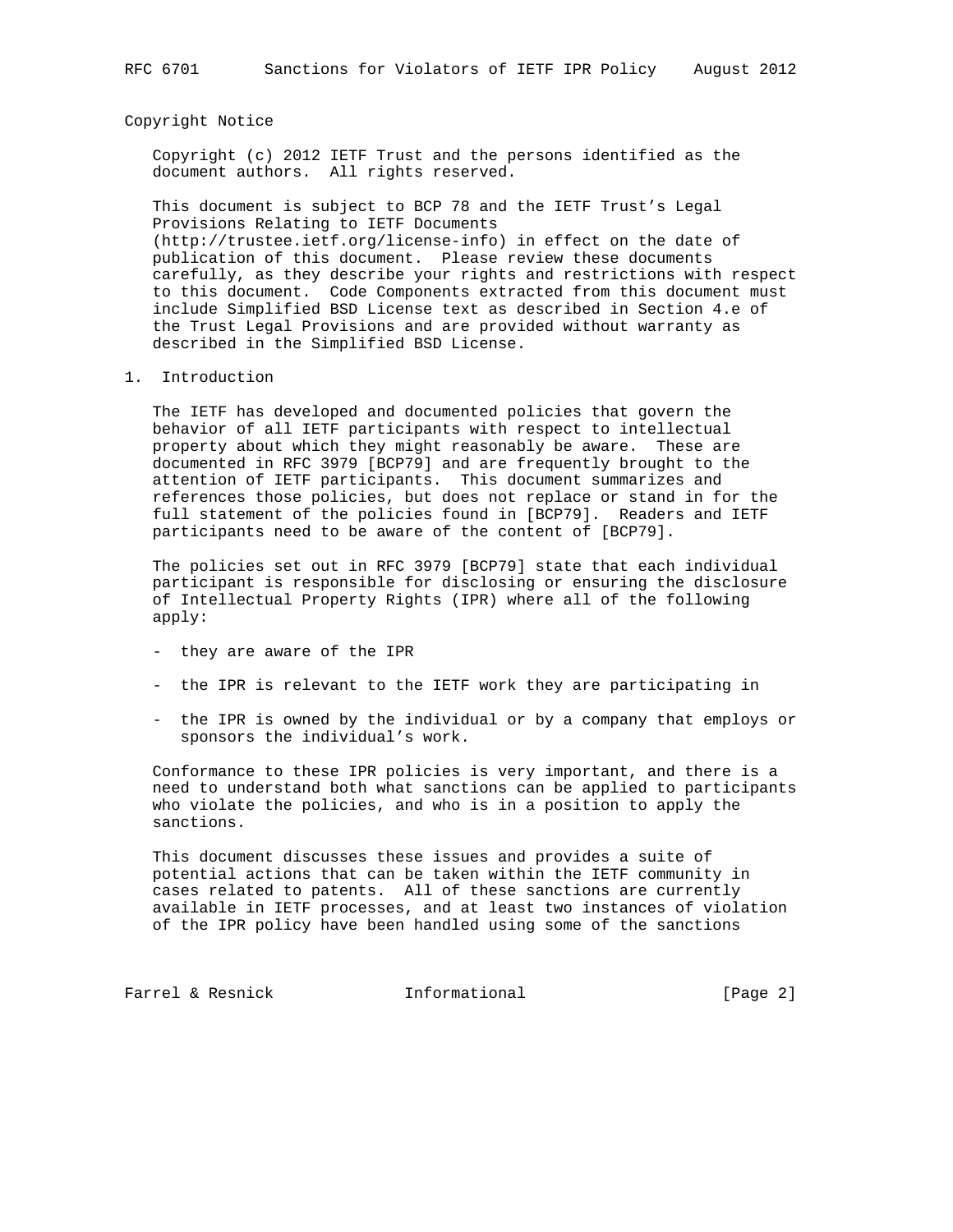listed. As explicitly called out in Section 4, a posting rights (PR) action (described in [BCP25] and [RFC3683]) is an applicable sanction for the case of a breach of the IETF's IPR policy.

 Note: This document specifies some administrative sanctions that can be imposed by and through IETF administrative processes. In particular, this document does not address or limit other legal sanctions, rights, or remedies that are available outside of the IETF or any of the legal rights or remedies that anyone has regarding IPR.

 This document does not consider the parallel, but important, issue of ways to actively promote conformance with the IETF's IPR policy. That topic is discussed in [RFC6702].

2. Description of IETF IPR Policy

 The IETF's IPR policy is set out in [BCP79]. Nothing in this document defines or redefines the IETF's IPR policy. This section simply highlights some important aspects of those policies. Additional information on the IETF's IPR policy may be found at [URLIPR] and [URLIESGIPR].

2.1. Responsibilities of IETF Participants and Timeliness

 According to RFC 3979 [BCP79], individual IETF participants have a personal responsibility to disclose or ensure the timely disclosure of IPR of which they are aware and which they own or which is owned by a company that employs or sponsors them, and which impinges upon the contribution that they make to the IETF.

 A "contribution" is also defined in RFC 3979 [BCP79] and includes Internet-Drafts, emails to IETF mailing lists, presentations at IETF meetings, and comments made at the microphone during IETF meetings. Remote participants as well as those participating in person at IETF meetings are bound by this definition.

 The timeliness of disclosure is very important within RFC 3979 [BCP79]. No precise definition of "timeliness" is given in RFC 3979 [BCP79], and it is not the purpose of this document to do so. But it is important to understand that the impact that an IPR disclosure has on the smooth working of the IETF is directly related to how late in the process the disclosure is made. Thus, a disclosure made on a published RFC is very likely to be more disruptive to the IETF than such a disclosure on an early revision of an individual submission of an Internet-Draft.

Farrel & Resnick and Informational [Page 3]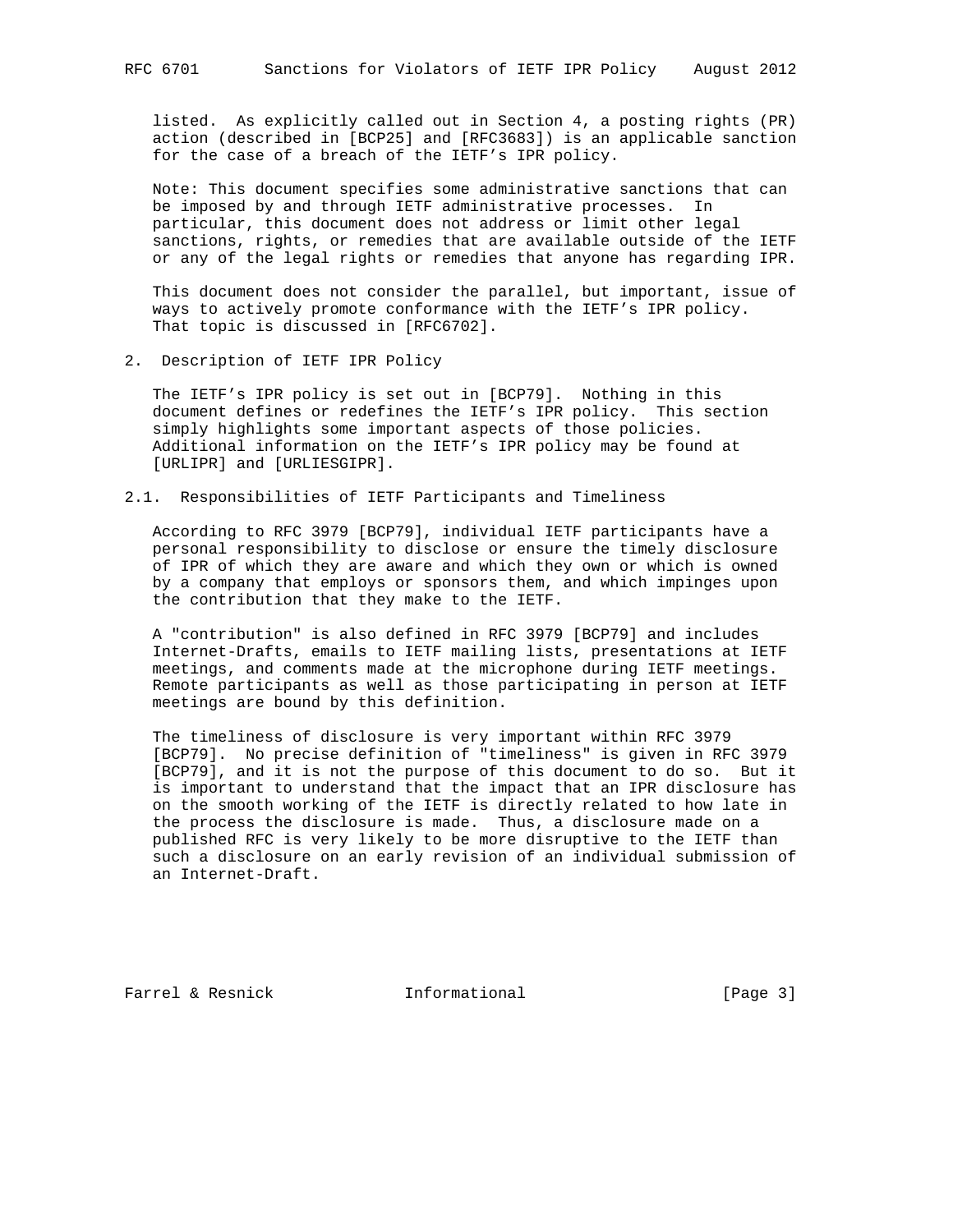Third-party disclosures can also be made by anyone who has cause to believe that IPR exists. Such disclosures must be accompanied by the reasons for the disclosures.

 It is important to note that each individual IETF participant has a choice under the IETF's IPR policy. If the individual is unwilling or unable to disclose the existence of relevant IPR in a timely manner, that individual has the option to refrain from contributing to and participating in IETF activities about the technology covered by the IPR.

2.2. How Attention Is Drawn to These Responsibilities

 The IETF draws the attention of all participants to the IPR policy [BCP79] through the "Note Well" statement that appears on the IETF web pages [URLNoteWell], in presentations at working group and plenary meetings, as well as in the boilerplate text appearing in each Internet-Draft and RFC. Additionally, the Note Well statement is accepted by any person signing up to join an email list hosted at ietf.org.

 [RFC6702] suggests a number of additional ways in which the attention of IETF participants can be drawn to the IPR policy.

2.3. How IPR Disclosures Are Made

 The procedure for filing IPR disclosures is shown on the IETF's web site at [URLDisclose]. Third-party disclosures can also be made by email to the IETF Secretariat or via the web page.

 Note that early disclosures or warnings that there might be IPR on a technology can also be made.

### 2.4. How Working Groups Consider IPR Disclosures

 In the normal course of events, a working group that is notified of the existence of IPR must make a decision about whether to continue with the work as it is, or whether to revise the work to attempt to avoid the IPR claim. This decision is made on the working group's mailing list using normal rough consensus procedures. However, discussions of the applicability of an IPR claim or of the appropriateness or merit of the IPR licensing terms are outside the scope of the WG. The IPR situation is considered by working group participants as the document advances through the development process [RFC2026], in particular at key times such as adoption of the document by the working group and during last call.

Farrel & Resnick and Informational [Page 4]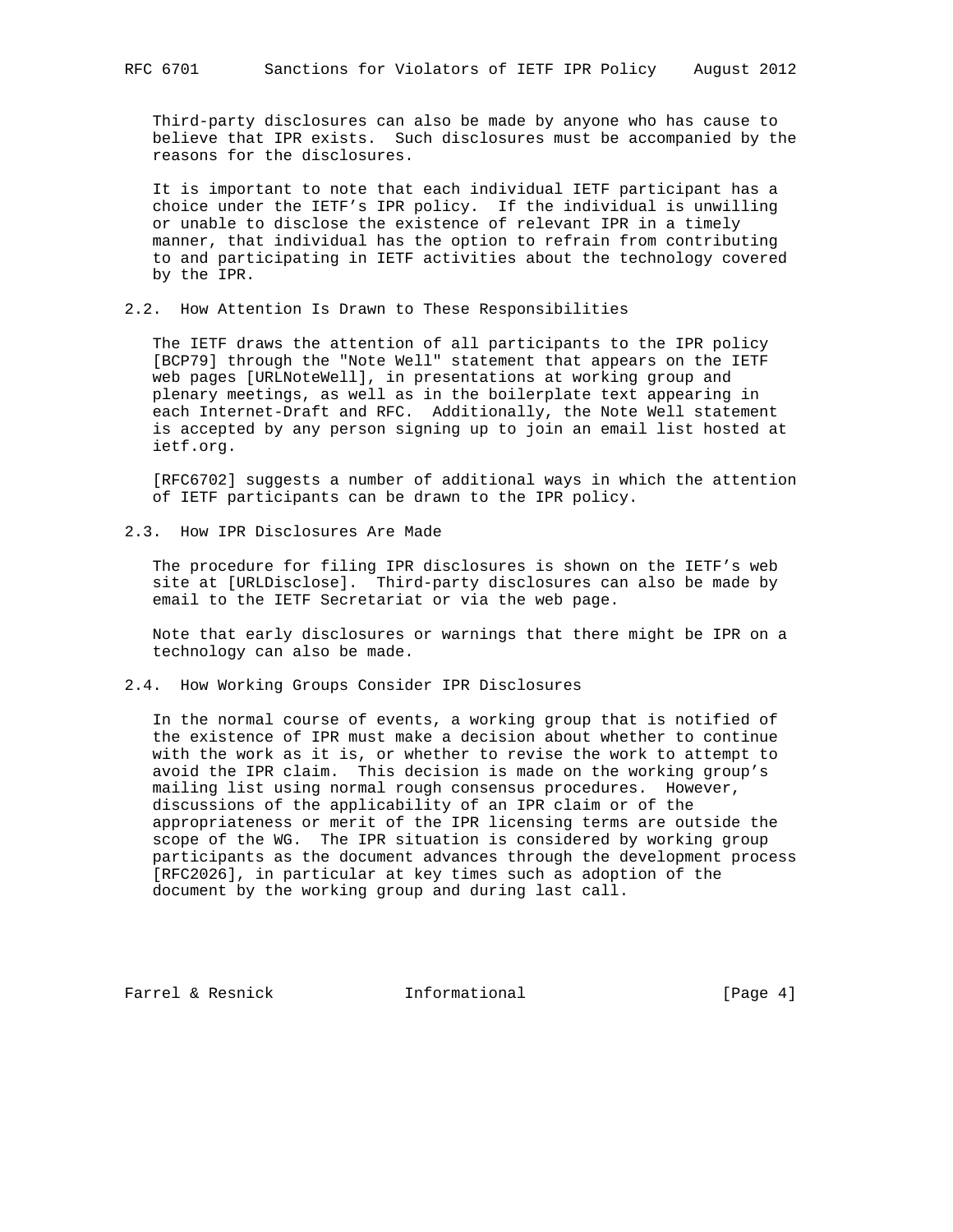It needs to be clearly understood that the way that the working group handles an IPR disclosure is distinct from the sanctions that can be applied to the individuals who violated the IETF's IPR policy. That is, the decision by a working group to, for example, entirely re-work an Internet-Draft in order to avoid a piece of IPR that has been disclosed should not be seen as a sanction against the authors. Indeed, and especially in the case of a late IPR disclosure, that a working group decides to do this can be considered a harmful side effect on the working group (in that it slows down the publication of an RFC and might derail other work the working group could be doing) and should be considered as one of the reasons to apply sanctions to the individuals concerned as described in the next two sections.

## 2.5. The Desire for Sanctions

 Not conforming to the IETF's IPR policy undermines the work of the IETF, and sanctions ought to be applied against offenders.

#### 2.6. Severity of Violations

 Clearly there are different sorts of violations of IPR policy. Sometimes, a working group participant simply does not realize that the IPR that they invented applies to a particular working group draft. Sanctions (if any) need not be at all severe. However, a working group document editor who waits until near the publication of a document to reveal IPR of which they themselves are the author should be subject to more serious sanctions. These are judgments that can be made by the working group chairs and area director.

This topic forms the bulk of the material in Sections 5 and 6.

3. Who Initiates Sanctions

 Any IETF participant can draw attention to an apparent violation of the IETF's IPR policy. This can be done by sending email with a short summary of the relevant facts and events to the appropriate IETF mailing list. Normally, the working group chairs and area directors assume the responsibility for ensuring the smooth running of the IETF and for the enforcement of IETF policies including the IPR policy. Thus, when sanctions are appropriate, working group chairs will be the first actors when there is an active working group involved in the technical work, and area directors will be the first actors in other cases. The first step will usually be the working group chairs or area director to gather the facts and discuss the matter with the IETF participants involved.

 Working group chairs are already empowered to take action against working group participants who flout the IPR rules and so disrupt the

Farrel & Resnick Theormational Farrel & Resnick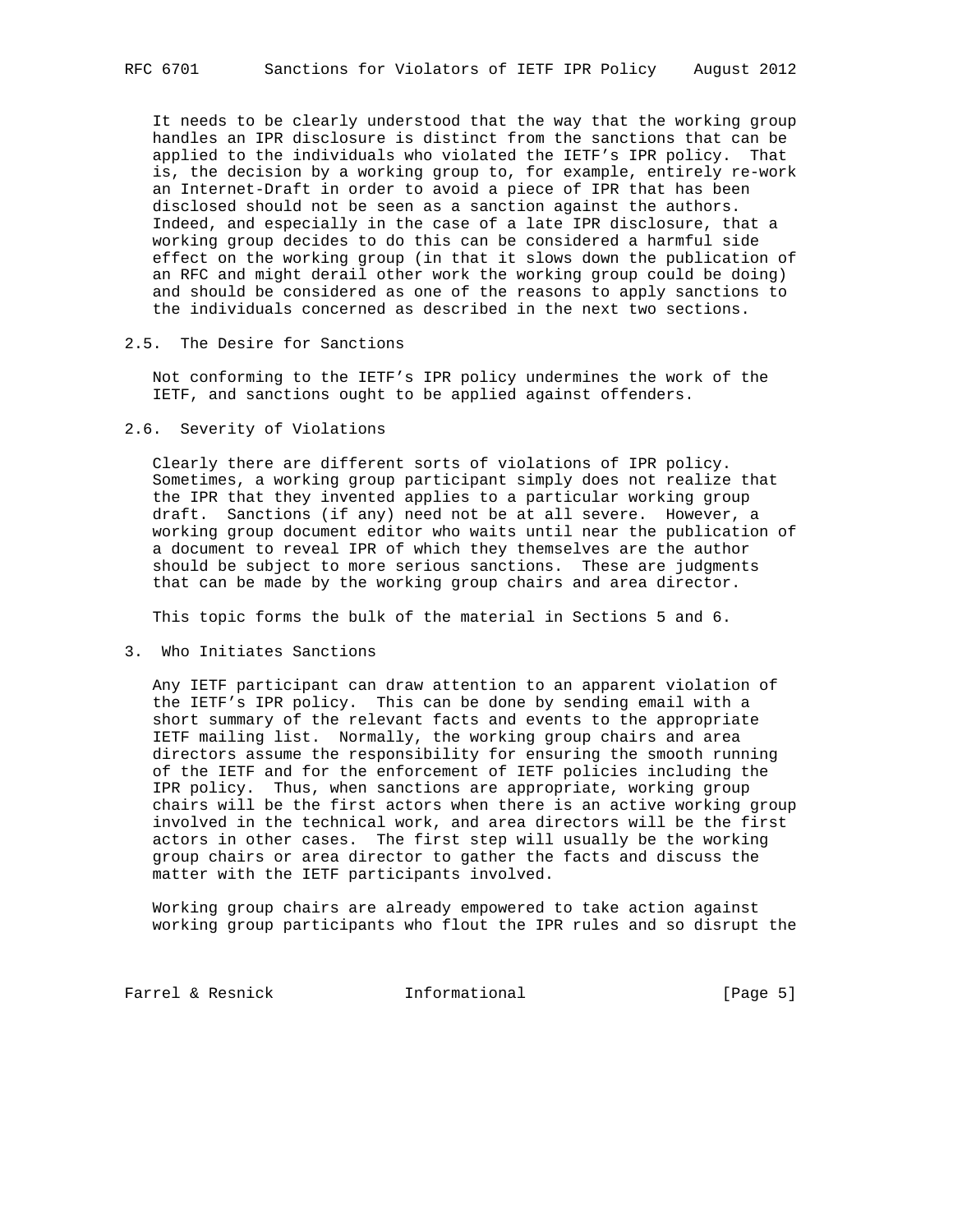smooth running of the IETF or a specific working group, just as they can take such action in the face of other disruptions.

 The working group chairs have the responsibility to select the appropriate actions since they are closest to the details of the issue. Where there is no working group involved or where making the decision or applying the sanctions is uncomfortable or difficult for the working group chairs, the responsible AD is available to guide or direct the action if necessary.

4. Available Sanctions

 This section lists some of the sanctions available to handle the case of an individual who violates the IETF's IPR policies. It is not intended to be an exhaustive list, nor is it suggested that only one sanction be applied in any case. Furthermore, it is not suggested here that every case of IPR policy infringement is the same or that the severest sanctions may be applied in each case.

 In many cases, it may be appropriate to notify a wider IETF community of the violation and sanctions so that patterns of behavior can be spotted and handled.

 The sanctions are listed in approximate order of severity, but the ordering should not be taken as definitive or as driving different decisions in different cases. Section 5 provides some notes on fairness, while Section 6 gives some guidance on selecting an appropriate sanction in any specific case.

- a. A private discussion between the working group chair or area director and the individual to understand what went wrong and how it can be prevented in the future.
- b. A formal, but private, warning that the individuals must improve their behavior or risk one of the other sanctions.
- c. A formal warning on an IETF mailing list that the individuals must improve their behavior or risk one of the other sanctions.
- d. Announcement to the working group of the failure by the individuals ("name and shame").
- e. On-going refusal to accept the individuals as editors of any new working group documents. The appointment of editors of working group documents is entirely at the discretion of the working group chairs acting for the working group as explained in RFC 2418 [BCP25].

Farrel & Resnick **Informational** [Page 6]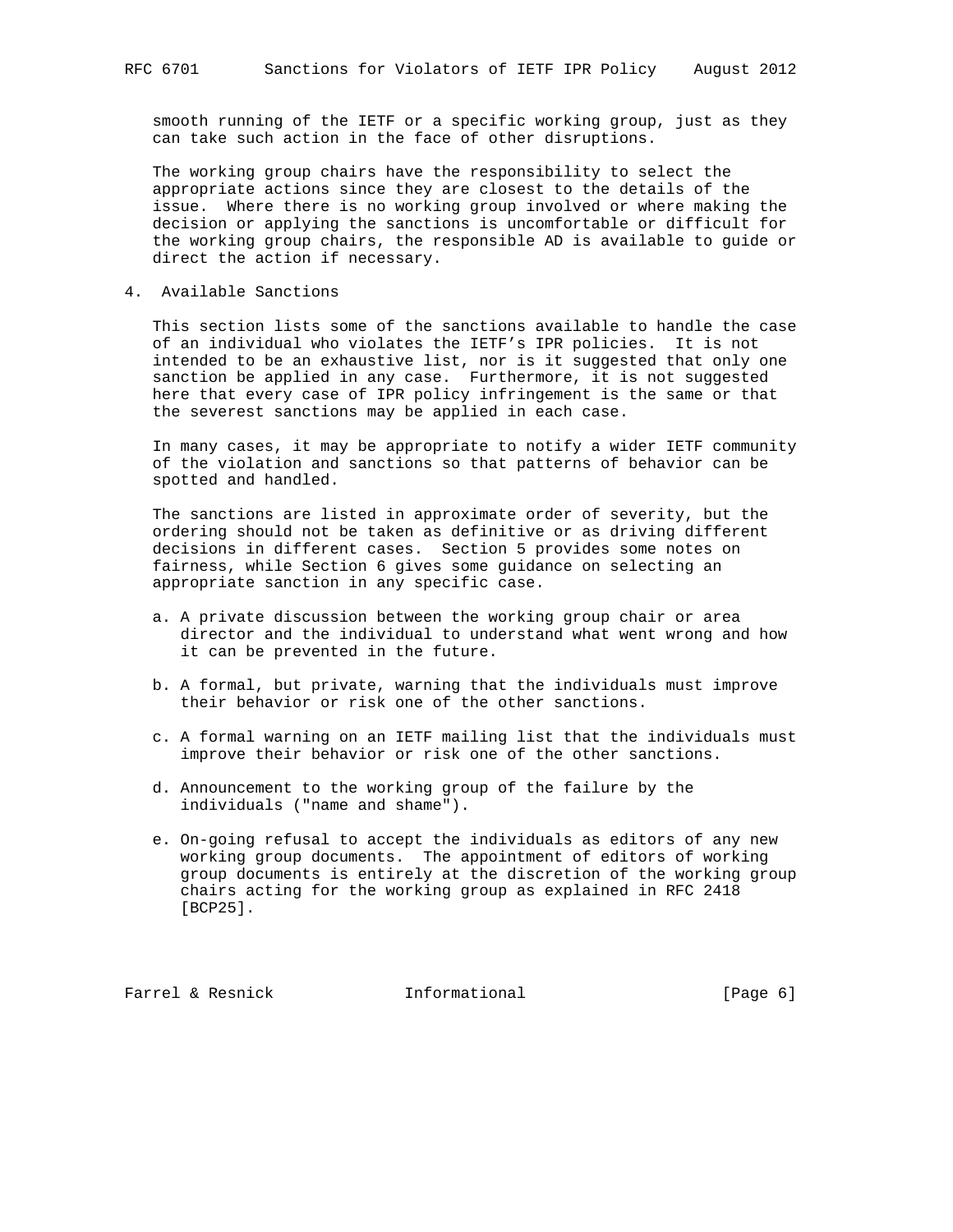- f. Removal of the individuals as working group document editors on specific documents or across the whole working group.
- g. Re-positioning of the individuals' attribution in a document to the "Acknowledgements" section with or without a note explaining why they are listed there and not in the "Authors' Addresses" section (viz. the IPR policy violation). This action can also be recorded by the area director in the Datatracker entries for the documents concerned.
- h. Deprecation or rejection of the individual document (whether it be an RFC or Internet-Draft) or cessation of work on the affected technology.
- i. Application of a temporary suspension of indiviuals' posting rights to a specific mailing list according to the guidelines expressed in [BCP25]. Such bans are applied to specific individuals and to individual working group mailing lists at the discretion of the working group chairs for a period of no more than 30 days.
- j. The removal of individuals' posting privileges using a Posting Rights Action (PR Action) as per [RFC3683]. This is a more drastic measure that can be applied when other sanctions are considered insufficient or to have been ineffective. When a PR action is in place, the subjects have their posting rights to a particular IETF mailing list removed for a period of a year (unless the action is revoked or extended), and maintainers of any IETF mailing list may, at their discretion and without further recourse to explanation or discussion, also remove posting rights.

 PR actions are introduced by an area director and are considered by the IETF community and the IESG in order to determine IETF consensus.

 Note that individuals who have supplied text that is included in an IETF document (RFC or Internet-Draft) have a right to be recognized for their contribution. This means that authors' names cannot be entirely removed from a document in the event that they violate the IETF's IPR policy unless the text they contributed is also completely removed. But an individual's name can be removed from the front page and even moved from the "Authors' Addresses" section so long as proper acknowledgement of the contribution is given in the "Acknowledgements" section.

Farrel & Resnick and Informational [Page 7]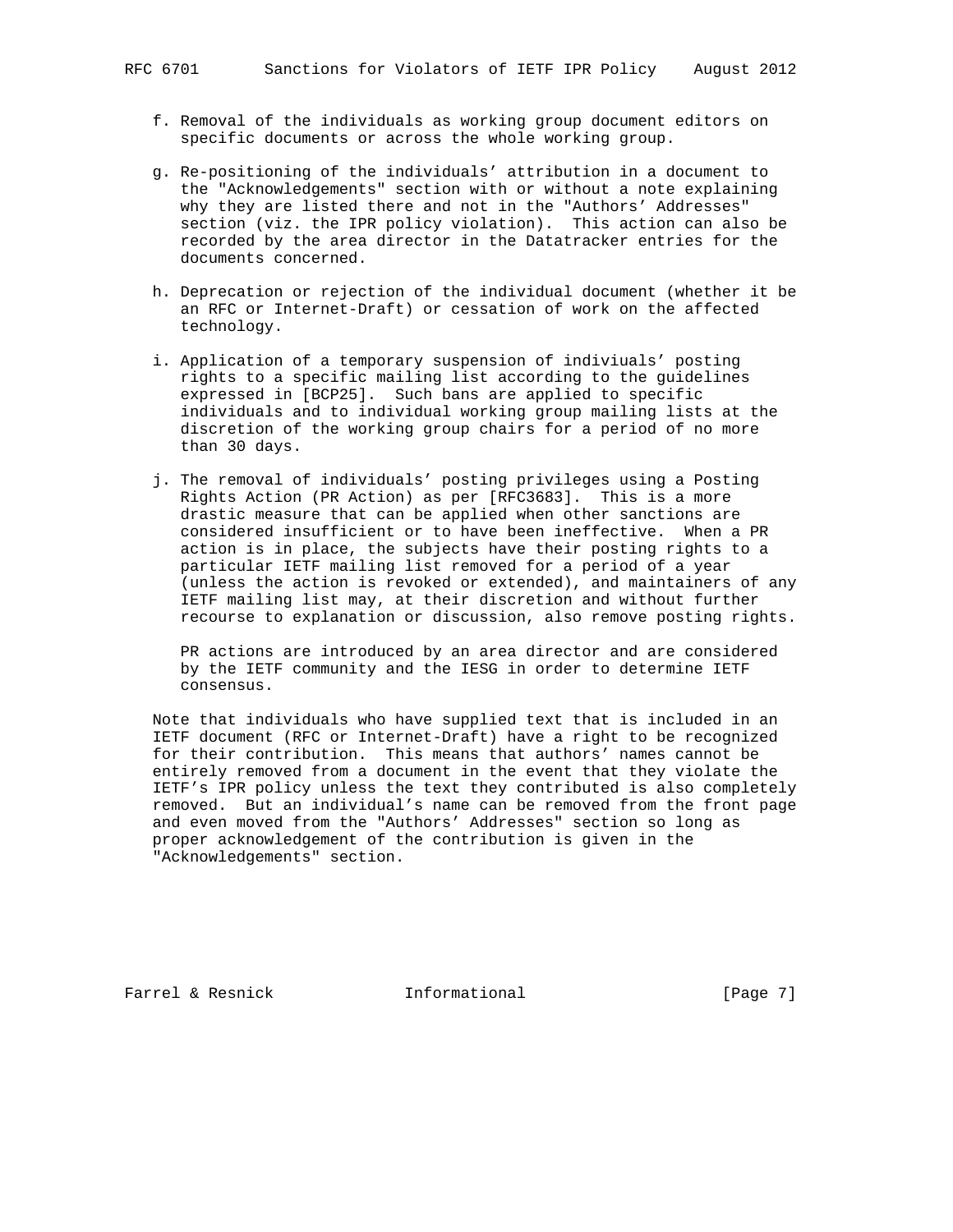#### 4.1. An Additional Note on the Applicability of PR Actions

 The applicability of PR actions in the event of IPR policy possibly needs some explanation. According to [RFC3683], a PR action may be considered as a practice for use by the IETF in the case that "a participant has engaged in a 'denial-of-service' attack to disrupt the consensus-driven process".

 [RFC3683] further cites RFC 2418 [BCP25] and [RFC3005] for guidelines for dealing with abusive behavior. RFC 2418 is updated by RFC 3934 in this matter (see [BCP25]).

 In some cases, ignoring or flouting the IETF's IPR policy may be considered as disruptive to the smooth operation of a working group or of the whole IETF such that the offender might be deemed to be a disruptive individual under the terms of [BCP25] and [RFC3683], and so is liable to be the subject of a sanction that restricts their rights to post to IETF mailing lists as described in bullets h and i of Section 4 of this document.

5. A Note on Fairness and Appealing Decisions

 As with all decisions made within the IETF, any person who feels that they have been subject to unfair treatment or who considers that a decision has been made incorrectly may appeal the decision. The IETF's appeals procedures are described in Section 6.5 of [RFC2026] and reinforced in the IESG statement at [URLIESG2026]. Any sanctions described above may be appealed using these procedures.

6. Guidance on Selecting and Applying Sanctions

 Whoever is applying sanctions for breaching the IETF's IPR policy will want to be sure that the chosen sanction matches the severity of the offense and considers all circumstances. The judgment needs to be applied equitably should similar situations arise in the future.

 If in any doubt, the person selecting and applying the sanctions should seek the opinion of the relevant part of the IETF community or the community as a whole. Furthermore, the person should not hesitate to seek the advice of their colleagues (co-chairs, area directors, or the whole IESG).

 This is a judgment call based on all circumstances of each specific case. Some notes on guidance are supplied in Appendix A.

Farrel & Resnick and Informational [Page 8]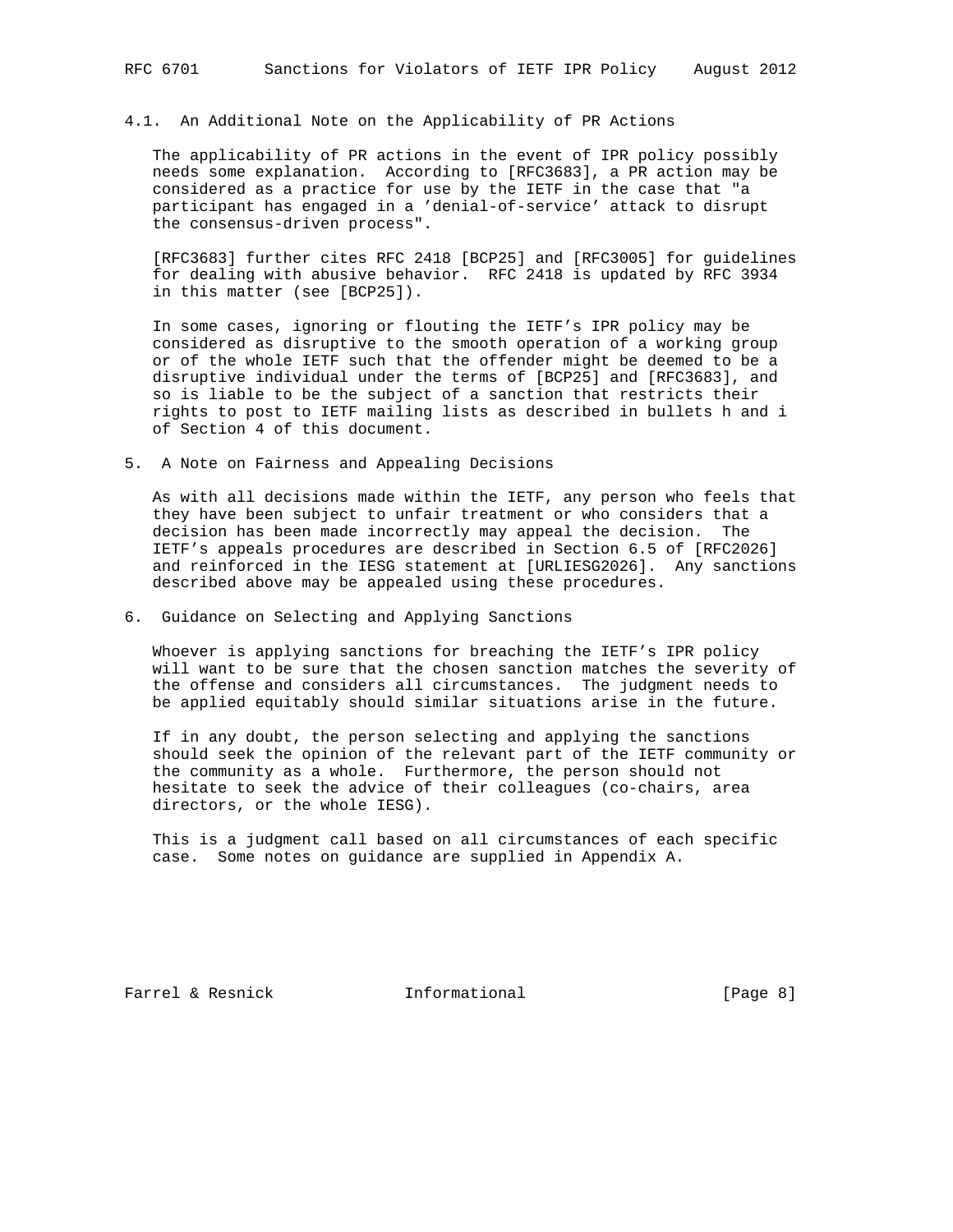## 7. Security Considerations

 While nothing in this document directly affects the operational security of the Internet, failing to follow the IETF's IPR policies can be disruptive to the IETF's standards development processes and so may be regarded as an attack on the correct operation of the IETF. Furthermore, a late IPR disclosure (or a complete failure to disclose) could represent an attack on the use of deployed and operational equipment in the Internet.

#### 8. Acknowledgments

 Thanks to Lou Berger, Ross Callon, Stewart Bryant, Jari Arkko, and Peter Saint-Andre for comments on an early version of this document.

 Thanks to Subramanian Moonesamy and Tom Petch for their comments on the work. Thanks to Dan Wing, Tony Li, and Steve Bellovin for discussions. Thanks to Stephen Farrell for providing a thorough review as document shepherd.

 Additional thanks for textual improvements around IETF last call go to Randy Bush, Brian Carpenter, Jorge Contreras, Russ Housley, Barry Leiba, Murray S. Kucherawy, Benoit Claise, Sean Turner, and Stewart Bryant.

# 9. References

9.1. Normative References

| [BCP25]   | Bradner, S., "IETF Working Group Guidelines and<br>Procedures", BCP 25, RFC 2418, September 1998.                          |
|-----------|----------------------------------------------------------------------------------------------------------------------------|
|           | Wasserman, M., "Updates to RFC 2418 Regarding the<br>Management of IETF Mailing Lists", BCP 25, RFC 3934,<br>October 2004. |
| [BCP79]   | Bradner, S., Ed., "Intellectual Property Rights in IETF<br>Technology", BCP 79, RFC 3979, March 2005.                      |
|           | Narten, T., "Clarification of the Third Party<br>Disclosure Procedure in RFC 3979", BCP 79, RFC 4879,<br>April 2007.       |
| [RFC2026] | Bradner, S., "The Internet Standards Process --<br>Revision 3", BCP 9, RFC 2026, October 1996.                             |
| [RFC3683] | Rose, M., "A Practice for Revoking Posting Rights to<br>IETF Mailing Lists", BCP 83, RFC 3683, March 2004.                 |
|           |                                                                                                                            |

Farrel & Resnick  $I_n$  Informational [Page 9]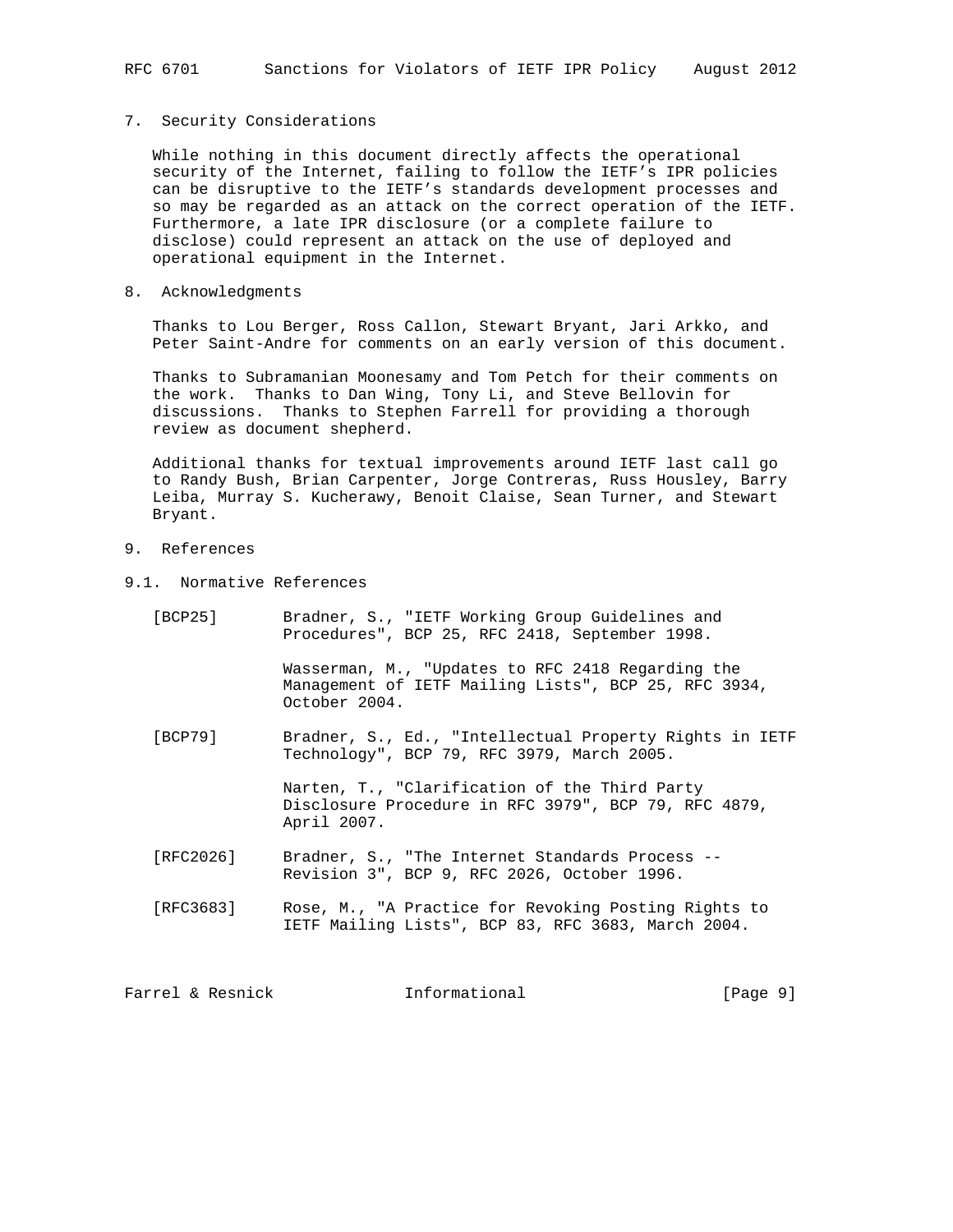RFC 6701 Sanctions for Violators of IETF IPR Policy August 2012

- 9.2. Informative References
	- [RFC3005] Harris, S., "IETF Discussion List Charter", BCP 45, RFC 3005, November 2000.
	- [RFC6702] Polk, T. and P. Saint-Andre, "Promoting Compliance with Intellectual Property Rights (IPR) Disclosure Rules", RFC 6702, August 2012.
	- [URLDisclose] IETF, "File an IPR Disclosure", http://www.ietf.org/ipr/file-disclosure.
	- [URLIESG2026] IETF, "On Appeals of IESG and Area Director Actions and Decisions", http://www.ietf.org/iesg/statement/appeal.html.
	- [URLIESGIPR] IETF Tools, "Intellectual Property", http://trac.tools.ietf.org/group/iesg/trac/ wiki/IntellectualProperty.
	- [URLIPR] IETF, "Intellectual Property Rights (IPR) Policy", http://www.ietf.org/ipr/policy.html.
	- [URLNoteWell] IETF, "Note Well", http://www.ietf.org/about/note-well.html.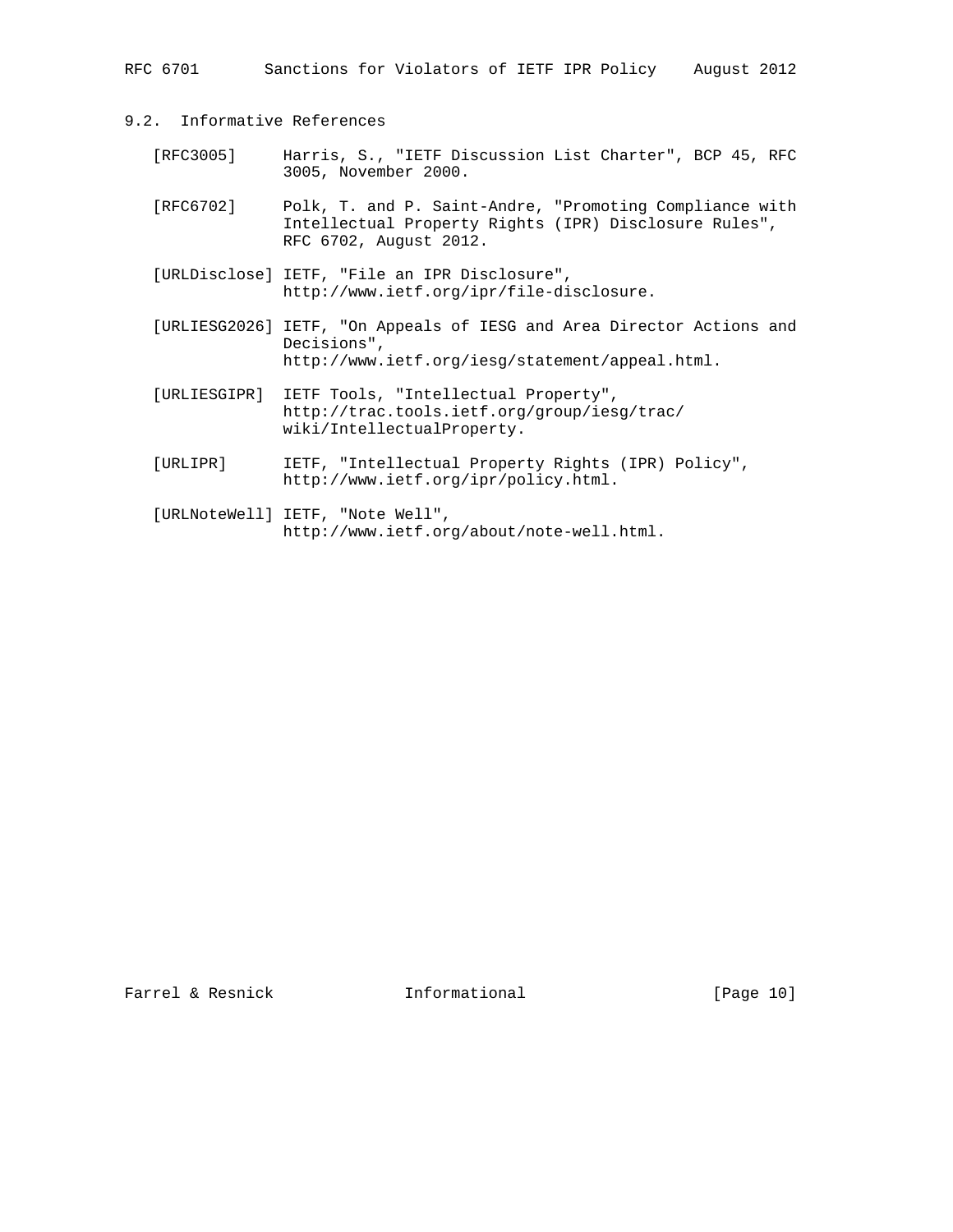Appendix A. Guidance on Selecting and Applying Sanctions

 As discussed in Section 6, the selection of sanctions needs to be a carefully made judgment call that considers all relevant circumstances and events. This Appendix provides a list of questions that might form part of that judgment.

 This list of considerations is for guidance and is not prescriptive or exhaustive, and it does not imply any weighting of the considerations.

- How long has the participant been active in the IETF?
- Is there some exceptional circumstance?
- Are there special circumstances that imply that the individual would not have seen or understood the pointers to and content of [BCP79]?
- How late is the disclosure? Is the document already a working group document? How many revisions have been published? How much time has elapsed? Have last calls been held? Has the work been published as an RFC?
- Is the individual a minor contributor to the IETF work, or is the individual clearly a major contributor?
- Is there a reason for the individual forgetting the existence of the IPR (for example, it was filed many years previous to the work in the IETF)?
- Was the individual told by their company that disclosure was imminent, but then something different happened?
- How speedy and humble was the individual's apology?
- How disruptive to the IETF work are the disclosure and the associated license terms? A factor in this will be whether or not the IETF community sees the need to re-work the document.
- Does the large number of patents that the individual has invented provide any level of excuse for failing to notice that one of their patents covered the IETF work?

Farrel & Resnick Informational [Page 11]